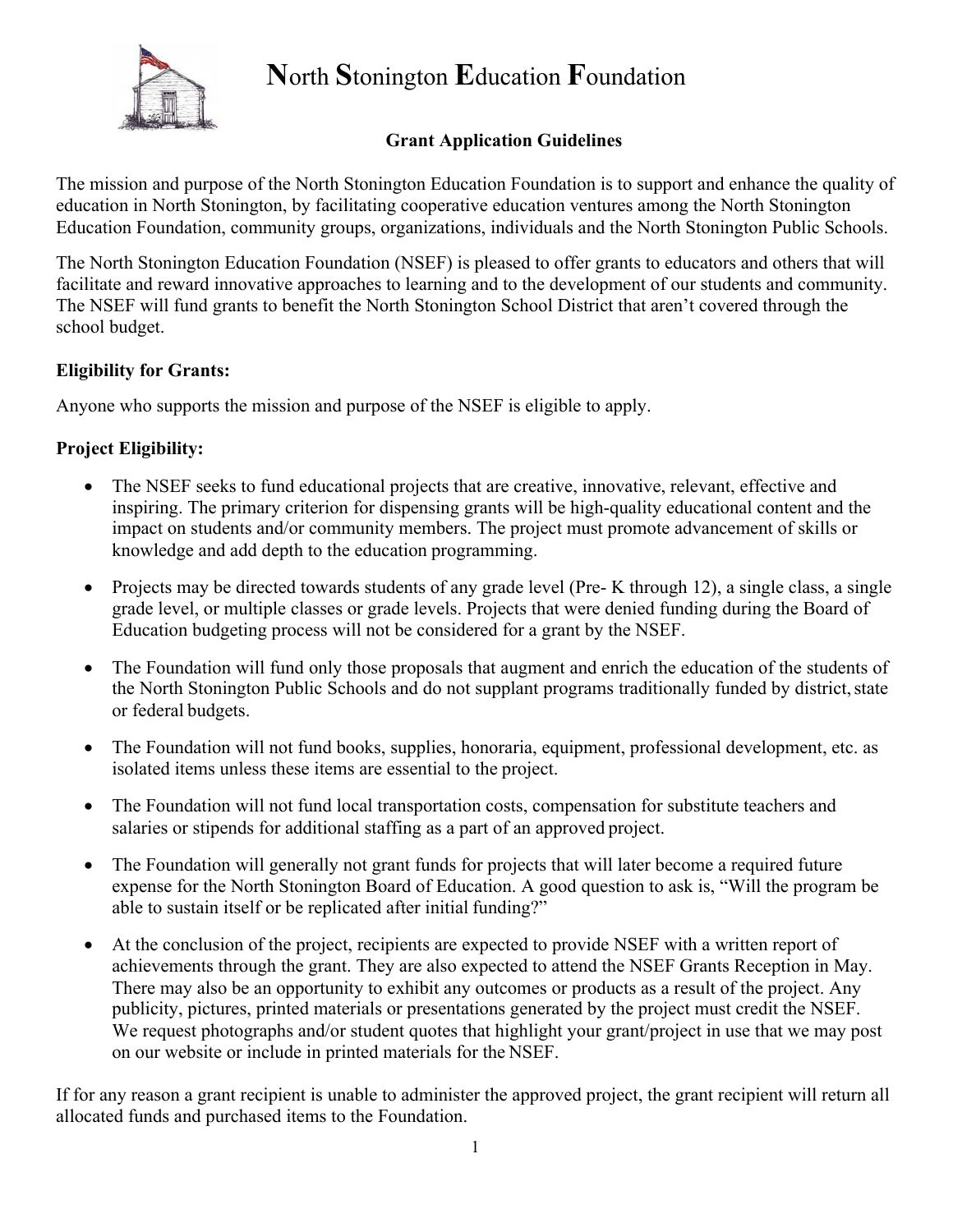## **Review of Grant Application:**

Grants will be reviewed and voted on by the board of the NSEF. Projects may be partially or completely funded.

Members of the NSEF will recuse themselves from voting or endorsing the selection of specific proposals for which the Board member suspects a conflict of interest.

Members of the NSEF will keep all discussion of Grant reviews private. There will be no discussion of the review proceedings or voting with non-NSEF persons.

## **Application Due Date:**

Grants can be submitted at any time and will be funded throughout the year. Approval will be based solely on merit. Applications are available *online at nsedfoundtion.org.* If you have questions you may email NSEF at nsedfoundation@gmail.com or cphensley@gmail.com.

Please submit the completed grant (in MS Word format) to  $\frac{\text{cphensley}(a\text{gmail.com})}{\text{com}}$  and to nsedfoundation@gmail.com. Signatures are not needed except for grants requesting classroom computers.

## **Funding Procedures:**

All purchases need to be ordered by/approved by the NSEF, not the North Stonington Public Schools. Funding for grants will proceed as follows:

- 1. If the grantee is seeking to purchase an item from an external vendor, send the tax ID (26-0088118) to the vendor, asking for a tax free invoice.
	- a. The invoice will then be attached to the grant to define the budget.
	- b. If the grant is awarded, Mustapha will send a check to Deb, which will be deposited in a school account.
	- c. Deb will then send a school check with the invoice to the vendor.
	- d. When the items are received, the grantee will bring the packing slip to Deb indicating that the items have been received.
	- e. Deb will then send a copy of the packing slip to Mustapha to complete the cycle.
- 2. If the grantee needs cash to purchase an item from a local store (Target, Walmart, etc.),
	- a. Mustapha will send a check for the requested amount to Deb which will be deposited in a school account.
	- b. The grantee can then request checks be drawn against the account for specific cash purchases until the funds are used up.
	- c. With each purchase, the grantee will bring the receipts to Deb.
	- d. Once the funds are used up, Deb will send a copy of the receipts to Mustapha to complete the cycle.
- 3. If a community member is seeking to purchase an item from an external vendor, send the tax ID (26-008818) to the vendor, asking for a tax free invoice.
	- a. The invoice will then be attached to the grant to define the budget.
	- b. If the grant is awarded, Mustapha will send a check to the vender
	- c. When the items are received, the grantee will bring the packing slip to Mustapha indicating that the items have been received.
	- d. Mustapha will then complete the cycle.

If a reduction in any cost is achieved by the applicant or a NSEF board member's efforts, the savings are not to be reallocated without prior concurrence with the NSEF.

Funds need to be used within the calendar year unless prior approval has been given by the NSEF.

Items purchased through an NSEF grant shall remain the property of the organization unless otherwise set forth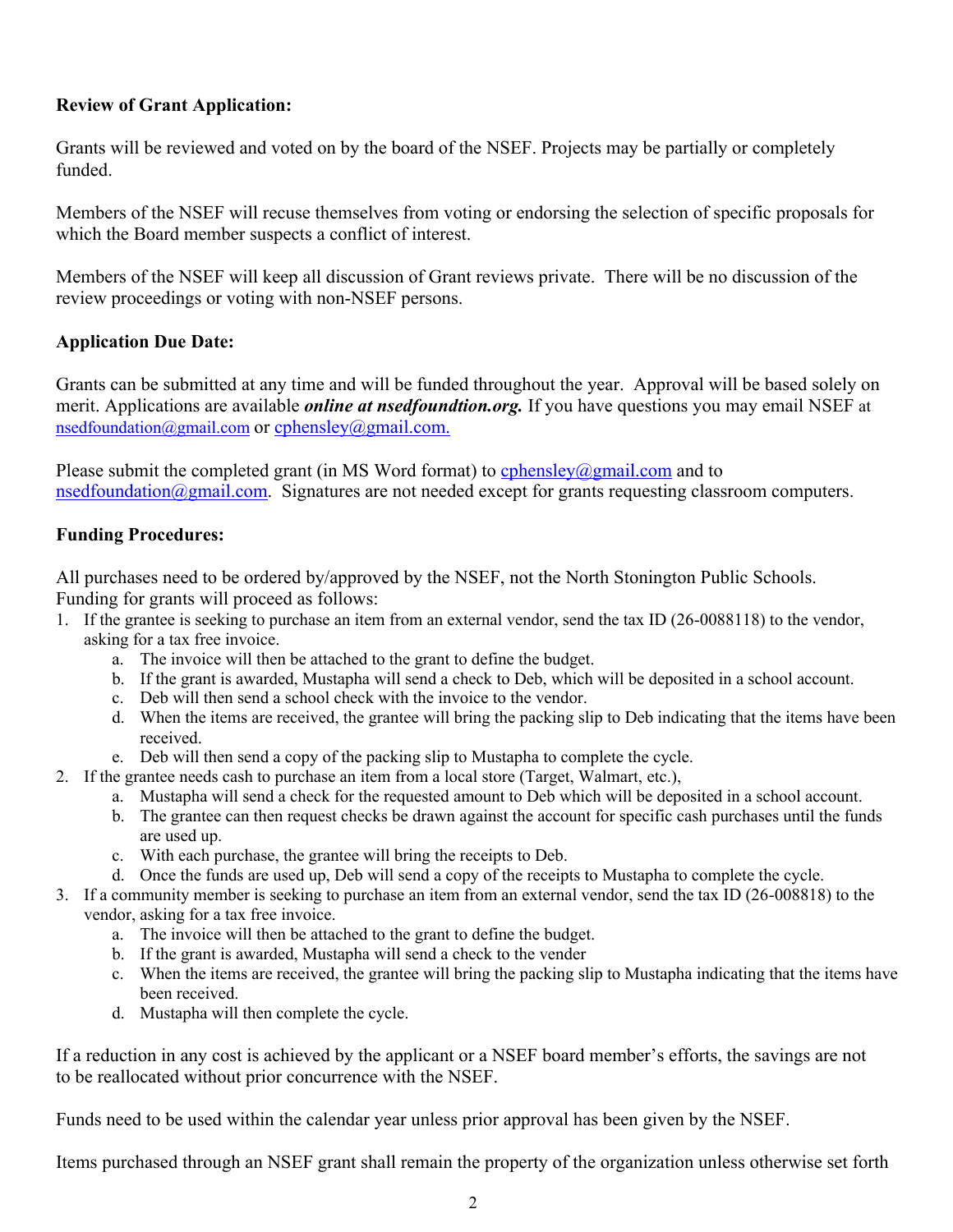in the grant proposal and approved by the NSEF.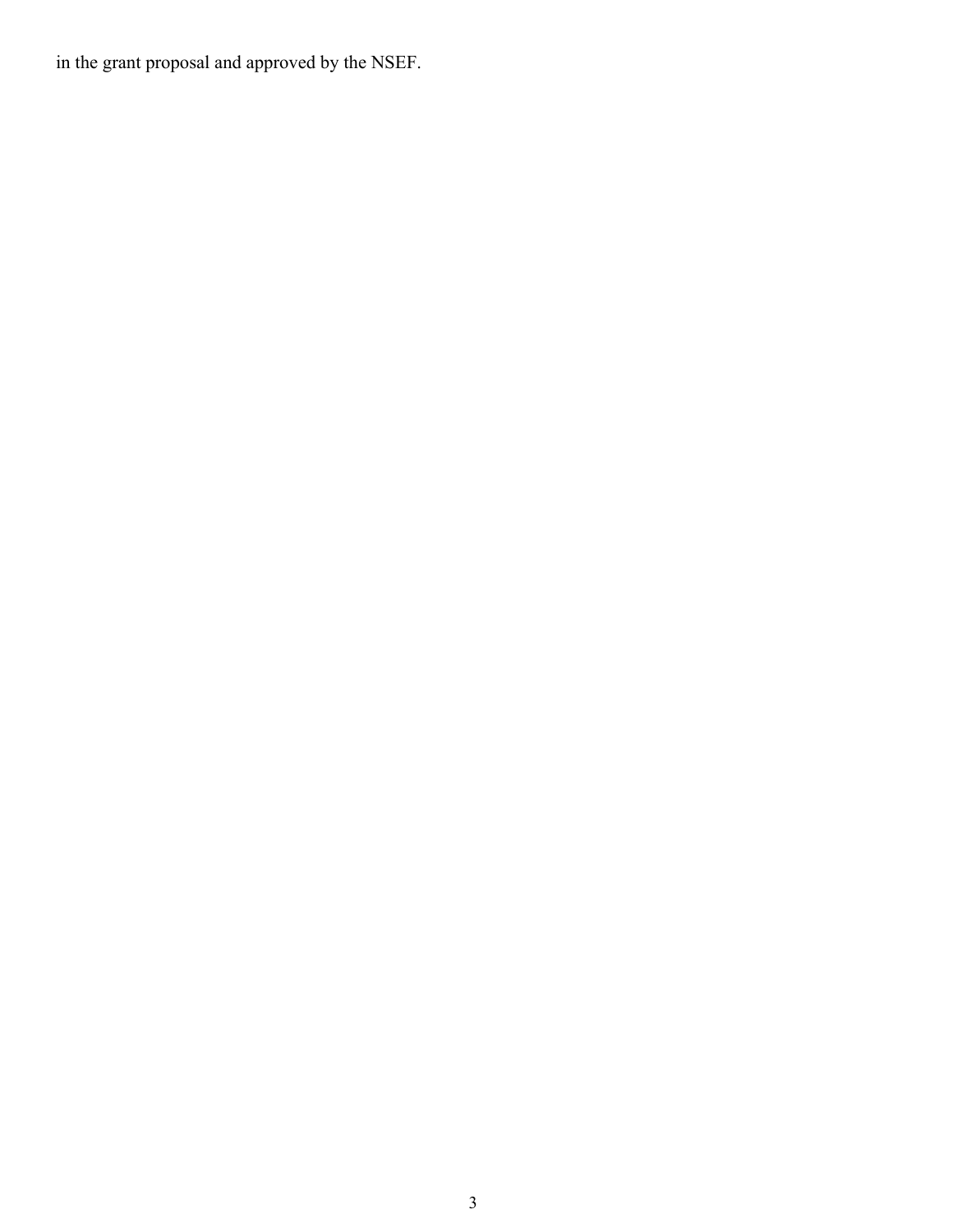

# **Grant Application**

**Name of Project: Click here to enter text.**

**Contact Person for Project: Click here to enter text.**

**School/Organization and Title of Contact Person: Click here to enter text.**

**Subject Area (if applicable): Click here to enter text.**

**Mailing Address: Click here to enter text.**

**City: Click here to enter text. State: Click here to enter text. Zip: Click here to enter text.**

**Telephone (H) Click here to enter text. (W) Click here to enter text.**

**Email address: Click here to enter text.**

**Date: Click here to enter text.**

**Grant Amount Requested Click here to enter text.**

**Target Population and number of people impacted Click here to enter text.**

**Purpose of Grant (***one sentence***): Click here to enter text.**

**Signature: Click here to enter text.**

#### **Signatures below needed only if computers are requested, else leave blank.**

| <b>IT Coordinator:</b> Click here to enter text. | <b>Date:</b> Click here to enter text. |
|--------------------------------------------------|----------------------------------------|
| <b>Superintendent:</b> Click here to enter text. | <b>Date:</b> Click here to enter text. |
| <b>Principal:</b> Click here to enter text.      | <b>Date:</b> Click here to enter text. |
| <b>Administrator</b> Click here to enter text.   | <b>Date:</b> Click here to enter text. |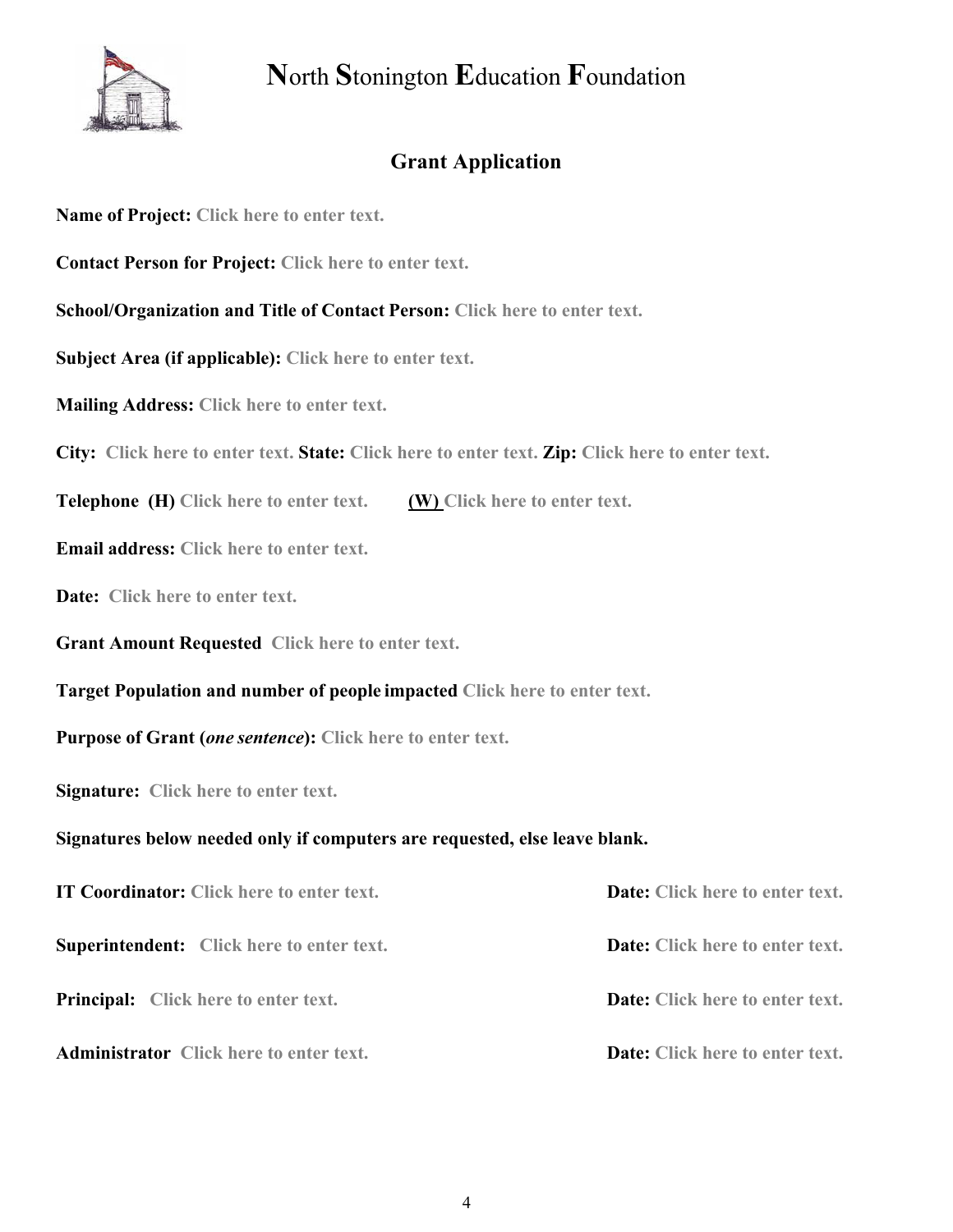

### **Proposal:**

## *Please answer these questions carefully. Read and understand what the question is asking. Please limit your response to a short paragraph for each question.*

- 1. Describe your project in detail. Include a clear description of objectives and activities. Click here to enter text.
- 2. How will the outcomes from these objectives and activities be defined and measured? Be explicit. Click here to enter text.
- 3. How is this project innovative? Click here to enter text.
- 4. What is the targeted group? What unmet need is this project filling? Describe the anticipated benefits of the grant to this group. Click here to enter text.
- 5. Provide a time line for the implementation of your project. Click here to enter text.
- 6. Obtain and include an invoice for the item(s) requested in the grant. Be sure to include our tax ID number (26- 0088118) with the invoice request. This will allow us to avoid paying sales tax. Click here to enter text.
- 6. How will you sustain the program or maintain it after the allocation has been spent? Click here to enter text.
- 7. How will you publicize this project? Please be specific. Click here to enter text.

I understand that the NSEF requires a project and expenditure report from grant recipients for purposes of project evaluation within 30 days of the project completion – see Post Grant Evaluation, below. The report should contain a narrative account of what was accomplished by expenditure of the funds, including a description of progress made toward achieving the goals of the grant.

By signing, the Project Contact Person hereby agrees to:

- Complete the evaluation process for the NSEF and understands that grant awards are subject to the rules and conditions of the Foundation
- Seek approval from the NSEF of changes in the implementation or focus of the project
- Provide photos, testimonials, and materials to assist the NSEF in promoting the project
- Publicize the project directly to parents and teachers via school newsletters, bulletin board displays, etc.
- Credit the grant funding to the North Stonington Education Foundation in any publicity regarding the project.
- Notify the NSEF when a project is taking place so that directors of the NSEF may attend.

Furthermore, the Contact Person accepts that the decision on the acceptance of the project is the sole discretion of the Foundation.

Contact Person Signature Click here to enter text. Date Click here to enter text.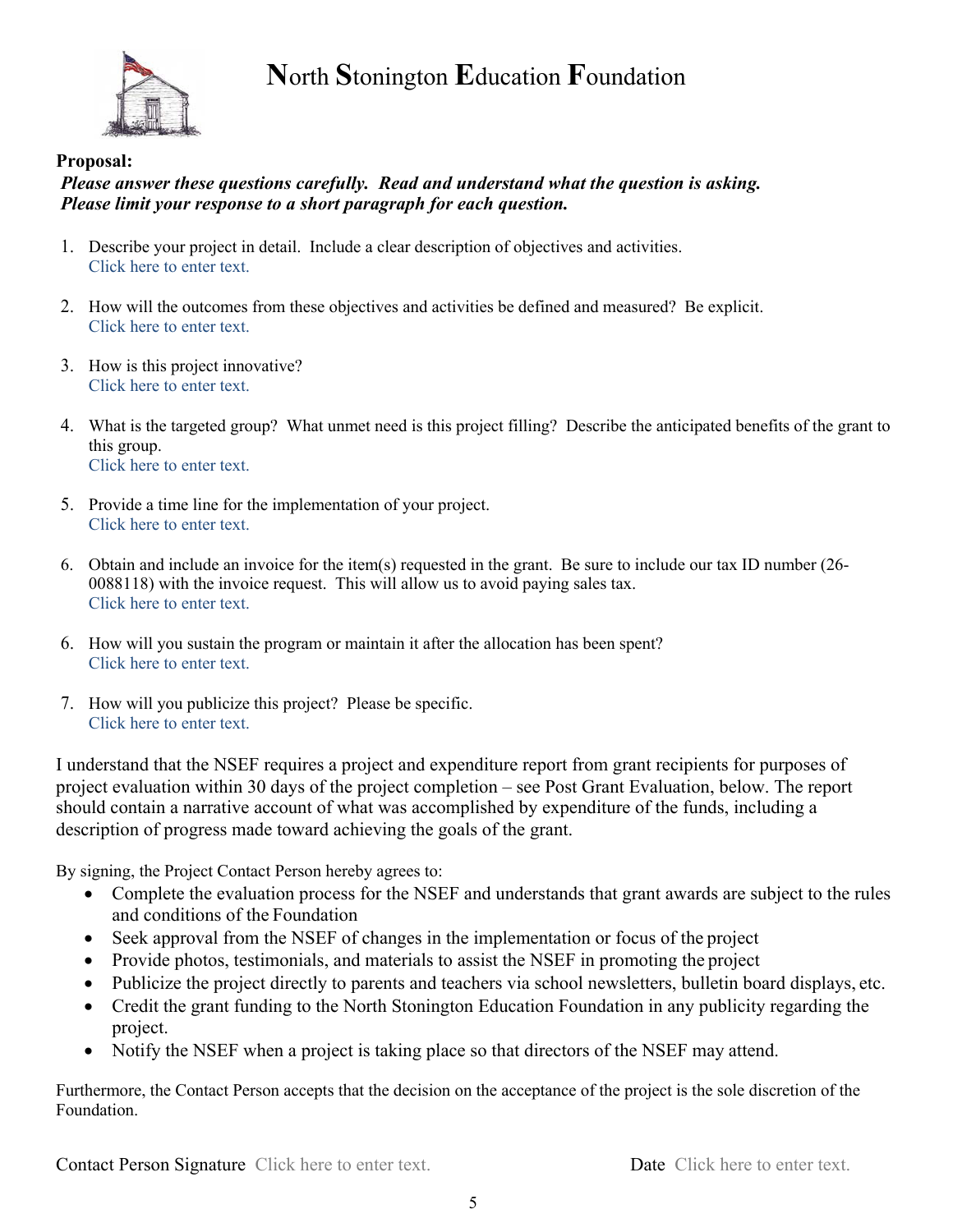

# **GRANT APPLICATION EVALUATION FORM**

*(Grant Readers will complete one evaluation form per proposal)*

**Project Title: Click here to enter text.**

**Amount Requested: Click here to enter text.**

| <b>SCORING</b>                              | <b>SCORE</b>                                   |                                                                |
|---------------------------------------------|------------------------------------------------|----------------------------------------------------------------|
| $0$ = does not meet criteria                | Click here to enter text. Innovative proposal  |                                                                |
| $1 =$ somewhat meets criteria               |                                                | Click here to enter text. Significant Educational Impact       |
| 2=meets criteria fully                      |                                                | Click here to enter text. Measurable and achievable goals      |
| $\frac{3}{2}$ exceeds criteria expectations | Click here to enter text. Unmet need           |                                                                |
|                                             | Click here to enter text. Reasonable Time Line |                                                                |
|                                             |                                                | Click here to enter text. Sustainability (Score $0$ if $N/A$ ) |
|                                             | Click here to enter text. Communication Plan   |                                                                |
|                                             | Click here to enter text. Quality preparation  |                                                                |
|                                             | Click here to enter text. Total Score          |                                                                |

**Approval?** Click here to enter text.

**Additional Comments**: Click here to enter text.

# **Evaluation Criteria**

- **INNOVATION**= Does the grant proposal seek to achieve creative and unconventional pathways to learning that add depth to the curriculum and motivate students? Is the proposal meaningful and engaging to students?
- **EDUCATIONAL MERIT**= To what extent does the grant proposal enrich the curriculum? Does the proposal support the goals, curriculum objectives and educational values of the North Stonington Public Schools or other educational objectives?
- **STUDENT REACH/IMPACT**= How many students will benefit from participating in the project or be directly impacted? Does the project have the potential of being replicated and impacting a larger number of students? Is there collaboration among grades, classes, curricular areas and/or thecommunity?
- **NEED**= Does the grant proposal address the varied educational needs of the community by exploring and developing new programs, choices, models for teaching and learning?
- **ABILITY FOR THE PROGRAM TO SUSTAIN ITSELF ON AN ON-GOING BASIS**= If applicable, will the program be able to sustain itself after initial funding?
- **THOROUGHNESS/COMPREHENSIVENESS**= Is the proposal well thought out? Does it include budget details? Did the applicant successfully answer the questions? What will the students achieve? What will a successful project look like?
- **ADDITIONAL COMMENTS**= Explain why you like or dislike the proposal, potential ways to improve it and any other comments which may be helpful to the committee and applicant